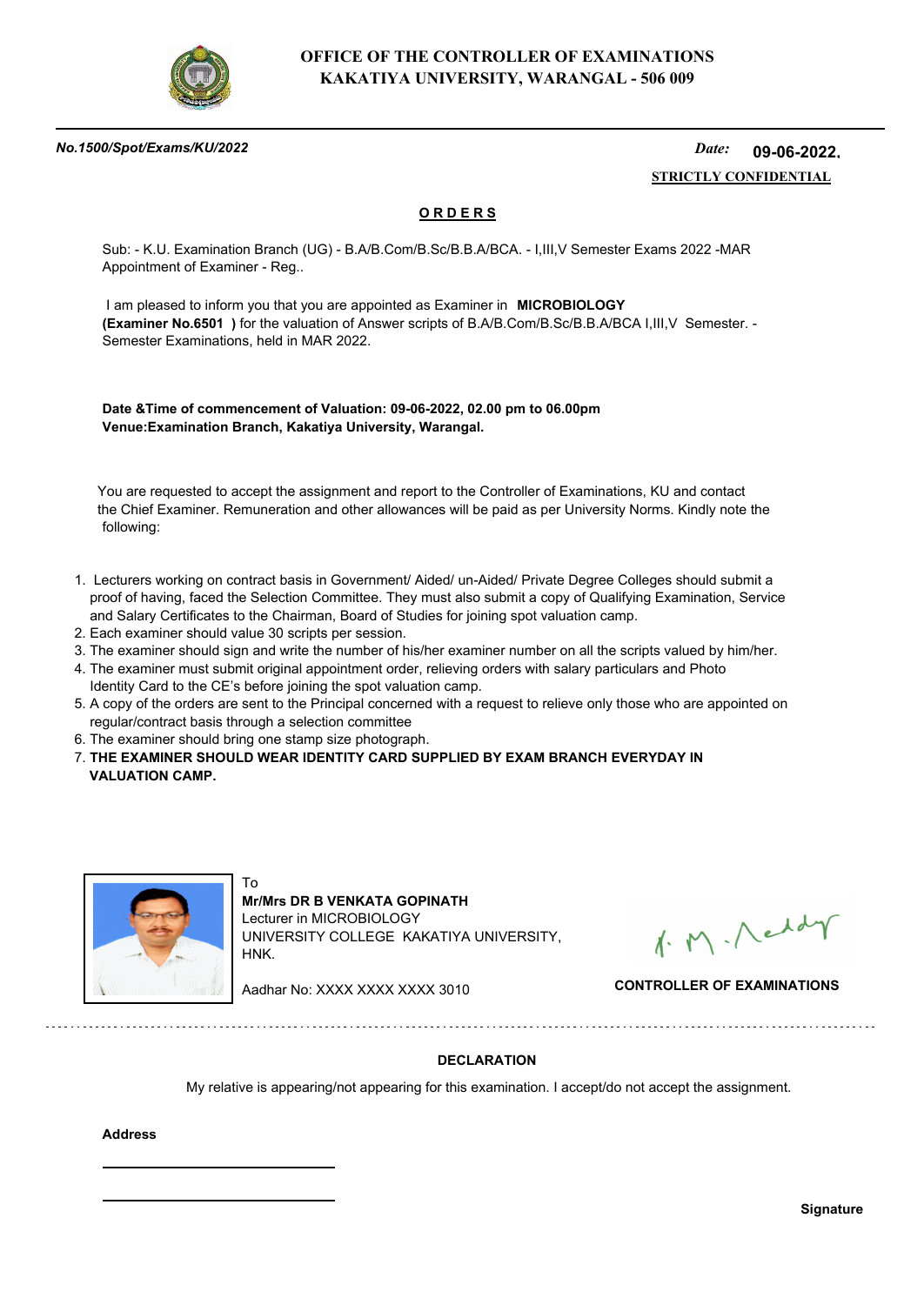

#### *No.1500/Spot/Exams/KU/2022*

#### *Date:*  **STRICTLY CONFIDENTIAL 09-06-2022,**

## **O R D E R S**

Sub: - K.U. Examination Branch (UG) - B.A/B.Com/B.Sc/B.B.A/BCA. - I,III,V Semester Exams 2022 -MAR Appointment of Examiner - Reg..

 I am pleased to inform you that you are appointed as Examiner in **MICROBIOLOGY (Examiner No.6502 )** for the valuation of Answer scripts of B.A/B.Com/B.Sc/B.B.A/BCA I,III,V Semester. - Semester Examinations, held in MAR 2022.

**Date &Time of commencement of Valuation: 09-06-2022, 02.00 pm to 06.00pm Venue:Examination Branch, Kakatiya University, Warangal.**

 You are requested to accept the assignment and report to the Controller of Examinations, KU and contact the Chief Examiner. Remuneration and other allowances will be paid as per University Norms. Kindly note the following:

- 1. Lecturers working on contract basis in Government/ Aided/ un-Aided/ Private Degree Colleges should submit a proof of having, faced the Selection Committee. They must also submit a copy of Qualifying Examination, Service and Salary Certificates to the Chairman, Board of Studies for joining spot valuation camp.
- 2. Each examiner should value 30 scripts per session.
- 3. The examiner should sign and write the number of his/her examiner number on all the scripts valued by him/her.
- 4. The examiner must submit original appointment order, relieving orders with salary particulars and Photo Identity Card to the CE's before joining the spot valuation camp.
- 5. A copy of the orders are sent to the Principal concerned with a request to relieve only those who are appointed on regular/contract basis through a selection committee
- 6. The examiner should bring one stamp size photograph.

To

7. **THE EXAMINER SHOULD WEAR IDENTITY CARD SUPPLIED BY EXAM BRANCH EVERYDAY IN VALUATION CAMP.**



**Mr/Mrs RAMADUGU JYOTHI** Lecturer in MICROBIOLOGY NEW SCIENCE DEGREE COLLEGE, HUNTER ROAD, HNK

1. M. Neddy

Aadhar No: XXXX XXXX XXXX 5044 **CONTROLLER OF EXAMINATIONS**

### **DECLARATION**

My relative is appearing/not appearing for this examination. I accept/do not accept the assignment.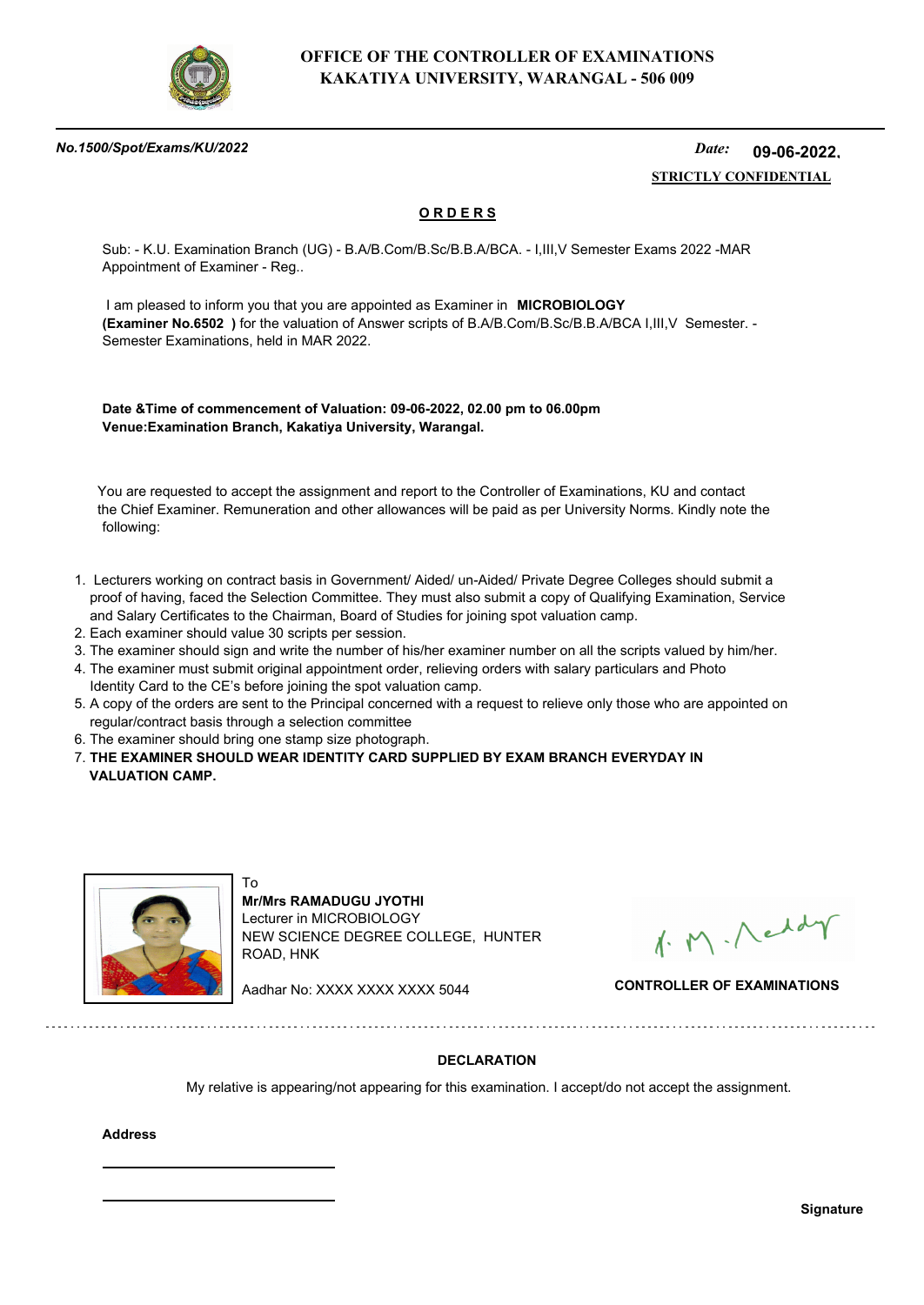

#### *No.1500/Spot/Exams/KU/2022*

#### *Date:*  **STRICTLY CONFIDENTIAL 09-06-2022,**

## **O R D E R S**

Sub: - K.U. Examination Branch (UG) - B.A/B.Com/B.Sc/B.B.A/BCA. - I,III,V Semester Exams 2022 -MAR Appointment of Examiner - Reg..

 I am pleased to inform you that you are appointed as Examiner in **MICROBIOLOGY (Examiner No.6503 )** for the valuation of Answer scripts of B.A/B.Com/B.Sc/B.B.A/BCA I,III,V Semester. - Semester Examinations, held in MAR 2022.

**Date &Time of commencement of Valuation: 09-06-2022, 02.00 pm to 06.00pm Venue:Examination Branch, Kakatiya University, Warangal.**

 You are requested to accept the assignment and report to the Controller of Examinations, KU and contact the Chief Examiner. Remuneration and other allowances will be paid as per University Norms. Kindly note the following:

- 1. Lecturers working on contract basis in Government/ Aided/ un-Aided/ Private Degree Colleges should submit a proof of having, faced the Selection Committee. They must also submit a copy of Qualifying Examination, Service and Salary Certificates to the Chairman, Board of Studies for joining spot valuation camp.
- 2. Each examiner should value 30 scripts per session.
- 3. The examiner should sign and write the number of his/her examiner number on all the scripts valued by him/her.
- 4. The examiner must submit original appointment order, relieving orders with salary particulars and Photo Identity Card to the CE's before joining the spot valuation camp.
- 5. A copy of the orders are sent to the Principal concerned with a request to relieve only those who are appointed on regular/contract basis through a selection committee
- 6. The examiner should bring one stamp size photograph.
- 7. **THE EXAMINER SHOULD WEAR IDENTITY CARD SUPPLIED BY EXAM BRANCH EVERYDAY IN VALUATION CAMP.**



To **Mr/Mrs N.SHOBHA RANI** Lecturer in MICROBIOLOGY VAAGDEVI DEGREE COLLEGE, KISHANPURA, HANAMKONDA

1. M. Neddy

Aadhar No: XXXX XXXX XXXX 0175 **CONTROLLER OF EXAMINATIONS**

### **DECLARATION**

My relative is appearing/not appearing for this examination. I accept/do not accept the assignment.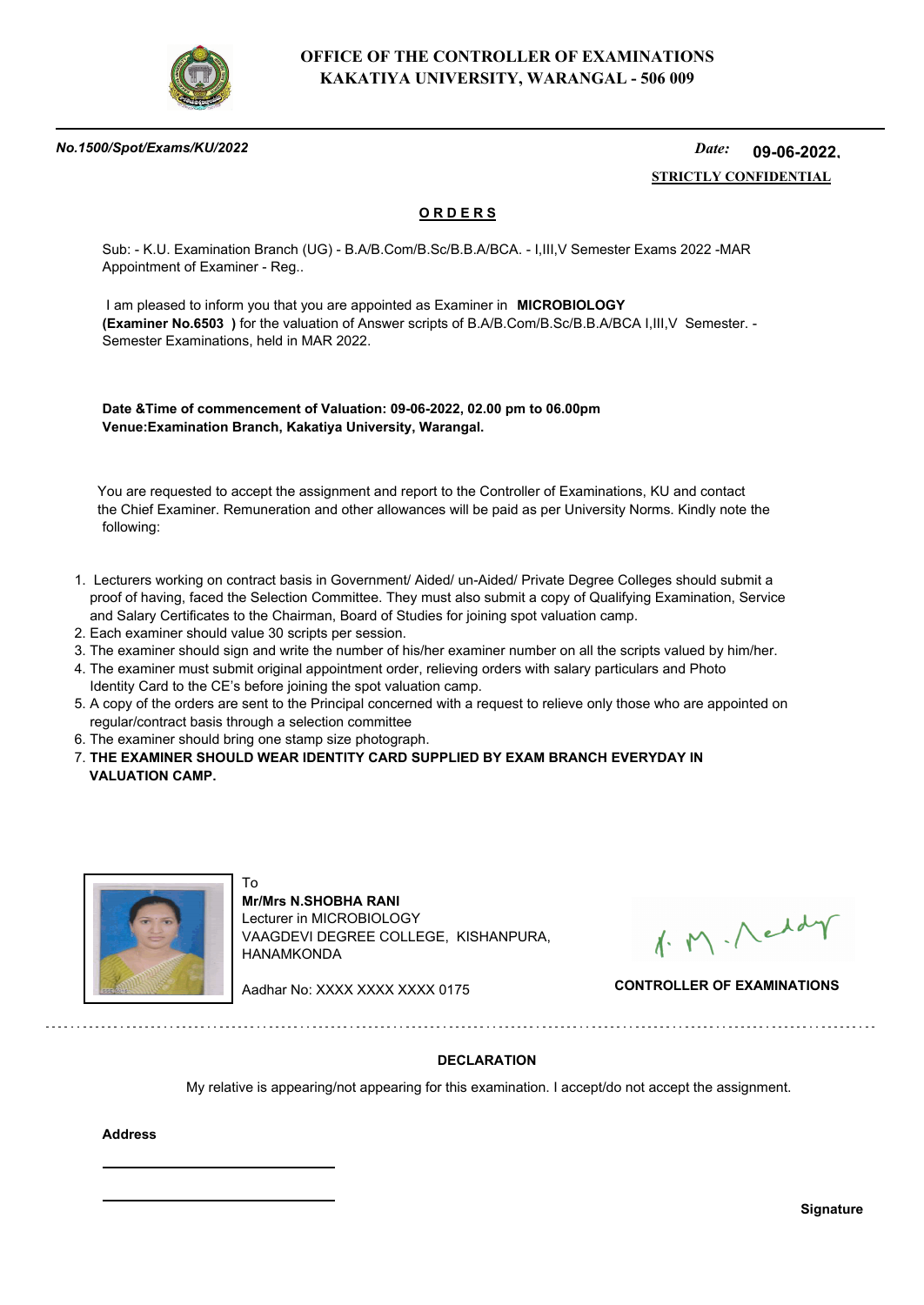

#### *No.1500/Spot/Exams/KU/2022*

#### *Date:*  **STRICTLY CONFIDENTIAL 09-06-2022,**

## **O R D E R S**

Sub: - K.U. Examination Branch (UG) - B.A/B.Com/B.Sc/B.B.A/BCA. - I,III,V Semester Exams 2022 -MAR Appointment of Examiner - Reg..

 I am pleased to inform you that you are appointed as Examiner in **MICROBIOLOGY (Examiner No.6504 )** for the valuation of Answer scripts of B.A/B.Com/B.Sc/B.B.A/BCA I,III,V Semester. - Semester Examinations, held in MAR 2022.

**Date &Time of commencement of Valuation: 09-06-2022, 02.00 pm to 06.00pm Venue:Examination Branch, Kakatiya University, Warangal.**

 You are requested to accept the assignment and report to the Controller of Examinations, KU and contact the Chief Examiner. Remuneration and other allowances will be paid as per University Norms. Kindly note the following:

- 1. Lecturers working on contract basis in Government/ Aided/ un-Aided/ Private Degree Colleges should submit a proof of having, faced the Selection Committee. They must also submit a copy of Qualifying Examination, Service and Salary Certificates to the Chairman, Board of Studies for joining spot valuation camp.
- 2. Each examiner should value 30 scripts per session.
- 3. The examiner should sign and write the number of his/her examiner number on all the scripts valued by him/her.
- 4. The examiner must submit original appointment order, relieving orders with salary particulars and Photo Identity Card to the CE's before joining the spot valuation camp.
- 5. A copy of the orders are sent to the Principal concerned with a request to relieve only those who are appointed on regular/contract basis through a selection committee
- 6. The examiner should bring one stamp size photograph.
- 7. **THE EXAMINER SHOULD WEAR IDENTITY CARD SUPPLIED BY EXAM BRANCH EVERYDAY IN VALUATION CAMP.**



To **Mr/Mrs G CHANDFRAKALA** Lecturer in MICROBIOLOGY VAAGDEVI DEGREE COLLEGE, KISHANPURA, HANAMKONDA

1. M. Neddy

Aadhar No: XXXX XXXX XXXX 4494 **CONTROLLER OF EXAMINATIONS**

### **DECLARATION**

My relative is appearing/not appearing for this examination. I accept/do not accept the assignment.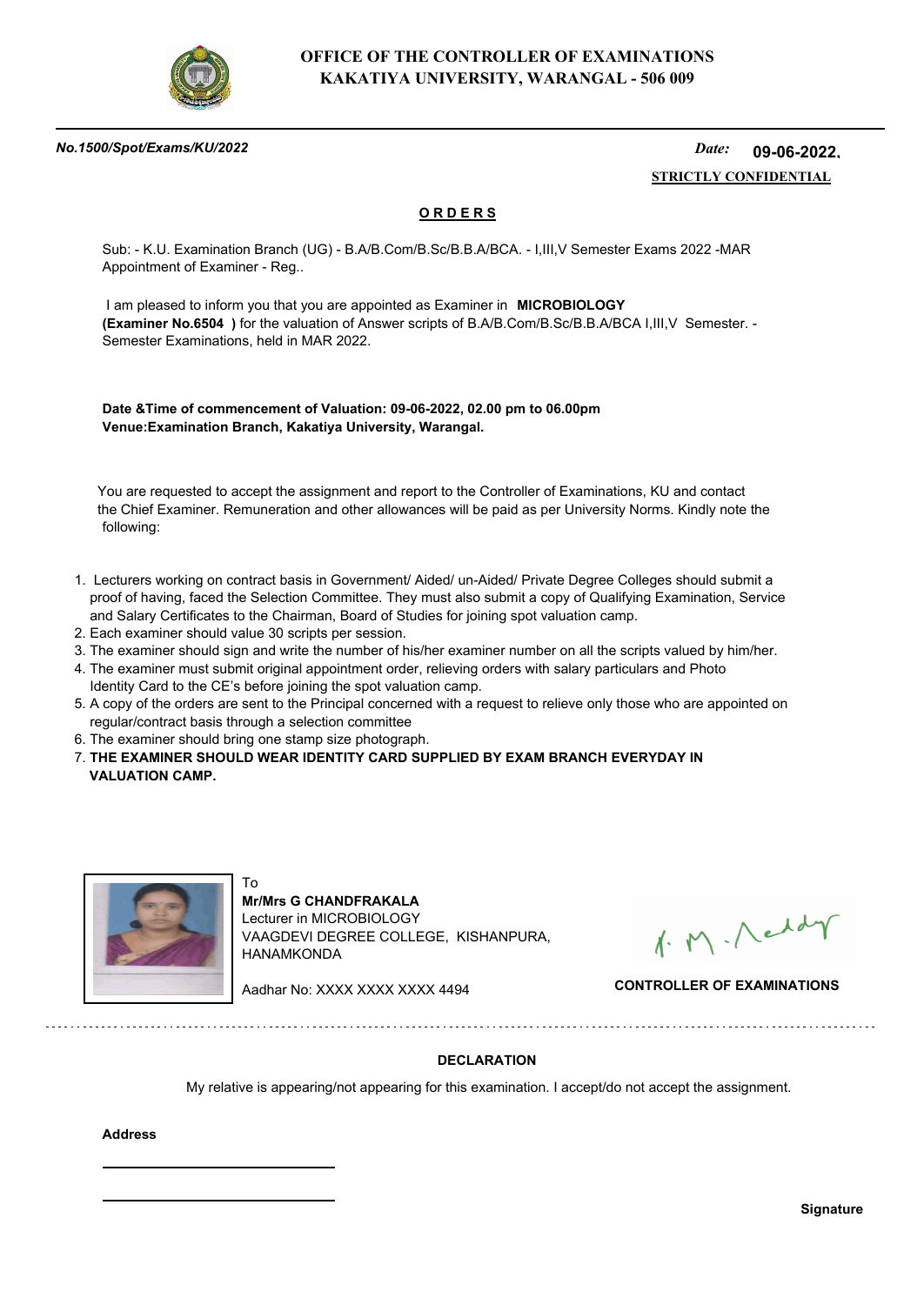

#### *No.1500/Spot/Exams/KU/2022*

#### *Date:*  **STRICTLY CONFIDENTIAL 09-06-2022,**

## **O R D E R S**

Sub: - K.U. Examination Branch (UG) - B.A/B.Com/B.Sc/B.B.A/BCA. - I,III,V Semester Exams 2022 -MAR Appointment of Examiner - Reg..

 I am pleased to inform you that you are appointed as Examiner in **MICROBIOLOGY (Examiner No.6505 )** for the valuation of Answer scripts of B.A/B.Com/B.Sc/B.B.A/BCA I,III,V Semester. - Semester Examinations, held in MAR 2022.

**Date &Time of commencement of Valuation: 09-06-2022, 02.00 pm to 06.00pm Venue:Examination Branch, Kakatiya University, Warangal.**

 You are requested to accept the assignment and report to the Controller of Examinations, KU and contact the Chief Examiner. Remuneration and other allowances will be paid as per University Norms. Kindly note the following:

- 1. Lecturers working on contract basis in Government/ Aided/ un-Aided/ Private Degree Colleges should submit a proof of having, faced the Selection Committee. They must also submit a copy of Qualifying Examination, Service and Salary Certificates to the Chairman, Board of Studies for joining spot valuation camp.
- 2. Each examiner should value 30 scripts per session.
- 3. The examiner should sign and write the number of his/her examiner number on all the scripts valued by him/her.
- 4. The examiner must submit original appointment order, relieving orders with salary particulars and Photo Identity Card to the CE's before joining the spot valuation camp.
- 5. A copy of the orders are sent to the Principal concerned with a request to relieve only those who are appointed on regular/contract basis through a selection committee
- 6. The examiner should bring one stamp size photograph.

To

7. **THE EXAMINER SHOULD WEAR IDENTITY CARD SUPPLIED BY EXAM BRANCH EVERYDAY IN VALUATION CAMP.**



**Mr/Mrs K Srilaxmi** Lecturer in MICROBIOLOGY RESIDENTIAL DEGREE COLLEGES FOR WOMEN, WARANGAL(WEST)

1. M. Neddy

Aadhar No: XXXX XXXX XXXX 0376 **CONTROLLER OF EXAMINATIONS**

### **DECLARATION**

My relative is appearing/not appearing for this examination. I accept/do not accept the assignment.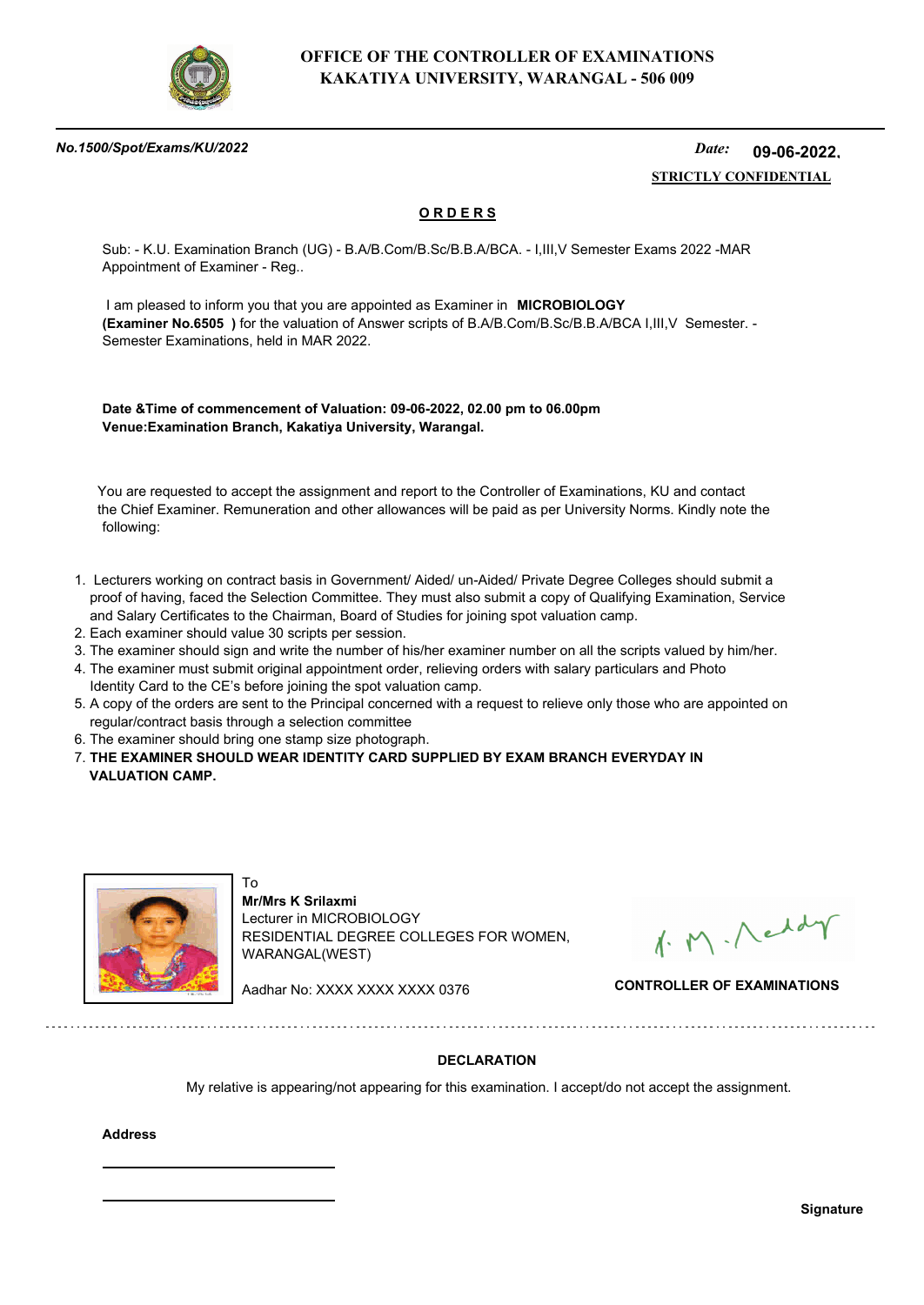

#### *No.1500/Spot/Exams/KU/2022*

#### *Date:*  **STRICTLY CONFIDENTIAL 09-06-2022,**

## **O R D E R S**

Sub: - K.U. Examination Branch (UG) - B.A/B.Com/B.Sc/B.B.A/BCA. - I,III,V Semester Exams 2022 -MAR Appointment of Examiner - Reg..

 I am pleased to inform you that you are appointed as Examiner in **MICROBIOLOGY (Examiner No.6506 )** for the valuation of Answer scripts of B.A/B.Com/B.Sc/B.B.A/BCA I,III,V Semester. - Semester Examinations, held in MAR 2022.

**Date &Time of commencement of Valuation: 09-06-2022, 02.00 pm to 06.00pm Venue:Examination Branch, Kakatiya University, Warangal.**

 You are requested to accept the assignment and report to the Controller of Examinations, KU and contact the Chief Examiner. Remuneration and other allowances will be paid as per University Norms. Kindly note the following:

- 1. Lecturers working on contract basis in Government/ Aided/ un-Aided/ Private Degree Colleges should submit a proof of having, faced the Selection Committee. They must also submit a copy of Qualifying Examination, Service and Salary Certificates to the Chairman, Board of Studies for joining spot valuation camp.
- 2. Each examiner should value 30 scripts per session.
- 3. The examiner should sign and write the number of his/her examiner number on all the scripts valued by him/her.
- 4. The examiner must submit original appointment order, relieving orders with salary particulars and Photo Identity Card to the CE's before joining the spot valuation camp.
- 5. A copy of the orders are sent to the Principal concerned with a request to relieve only those who are appointed on regular/contract basis through a selection committee
- 6. The examiner should bring one stamp size photograph.

To

7. **THE EXAMINER SHOULD WEAR IDENTITY CARD SUPPLIED BY EXAM BRANCH EVERYDAY IN VALUATION CAMP.**



**Mr/Mrs JULURI PRATHIBHA** Lecturer in MICROBIOLOGY PADMAVATHI MAHILA COLLEGE, KOTHAWADA, WARANGAL

1. M. Neddy

Aadhar No: XXXX XXXX XXXX 1889 **CONTROLLER OF EXAMINATIONS**

### **DECLARATION**

My relative is appearing/not appearing for this examination. I accept/do not accept the assignment.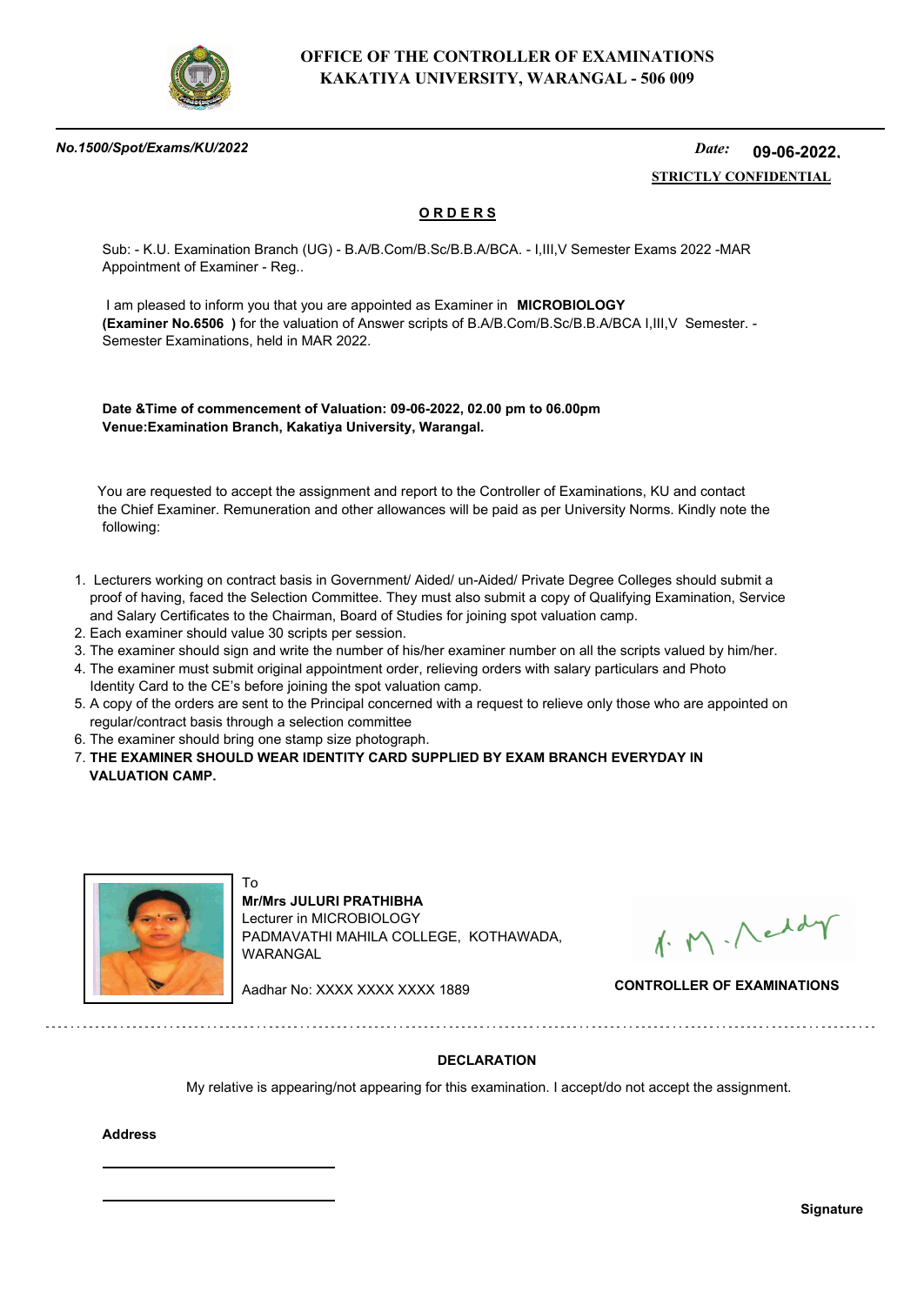

#### *No.1500/Spot/Exams/KU/2022*

#### *Date:*  **STRICTLY CONFIDENTIAL 09-06-2022,**

## **O R D E R S**

Sub: - K.U. Examination Branch (UG) - B.A/B.Com/B.Sc/B.B.A/BCA. - I,III,V Semester Exams 2022 -MAR Appointment of Examiner - Reg..

 I am pleased to inform you that you are appointed as Examiner in **MICROBIOLOGY (Examiner No.6507 )** for the valuation of Answer scripts of B.A/B.Com/B.Sc/B.B.A/BCA I,III,V Semester. - Semester Examinations, held in MAR 2022.

**Date &Time of commencement of Valuation: 09-06-2022, 02.00 pm to 06.00pm Venue:Examination Branch, Kakatiya University, Warangal.**

 You are requested to accept the assignment and report to the Controller of Examinations, KU and contact the Chief Examiner. Remuneration and other allowances will be paid as per University Norms. Kindly note the following:

- 1. Lecturers working on contract basis in Government/ Aided/ un-Aided/ Private Degree Colleges should submit a proof of having, faced the Selection Committee. They must also submit a copy of Qualifying Examination, Service and Salary Certificates to the Chairman, Board of Studies for joining spot valuation camp.
- 2. Each examiner should value 30 scripts per session.
- 3. The examiner should sign and write the number of his/her examiner number on all the scripts valued by him/her.
- 4. The examiner must submit original appointment order, relieving orders with salary particulars and Photo Identity Card to the CE's before joining the spot valuation camp.
- 5. A copy of the orders are sent to the Principal concerned with a request to relieve only those who are appointed on regular/contract basis through a selection committee
- 6. The examiner should bring one stamp size photograph.

To

7. **THE EXAMINER SHOULD WEAR IDENTITY CARD SUPPLIED BY EXAM BRANCH EVERYDAY IN VALUATION CAMP.**



**Mr/Mrs P.Nagalohitha** Lecturer in MICROBIOLOGY RESIDENTIAL DEGREE COLLEGES FOR WOMEN, BHUPALPALLI

1. M. Neddy

Aadhar No: XXXX XXXX XXXX 4234 **CONTROLLER OF EXAMINATIONS**

### **DECLARATION**

My relative is appearing/not appearing for this examination. I accept/do not accept the assignment.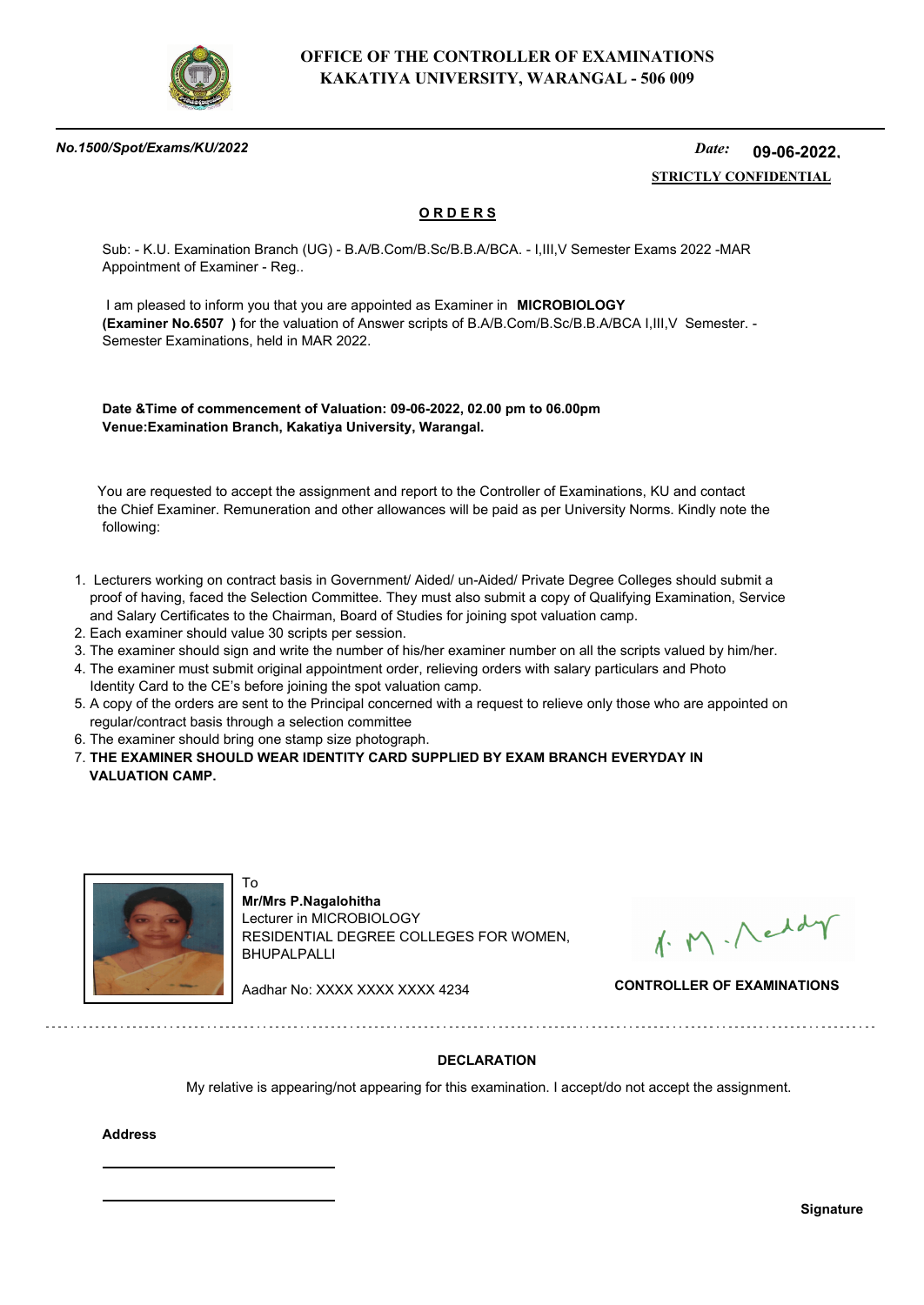

#### *No.1500/Spot/Exams/KU/2022*

#### *Date:*  **STRICTLY CONFIDENTIAL 09-06-2022,**

## **O R D E R S**

Sub: - K.U. Examination Branch (UG) - B.A/B.Com/B.Sc/B.B.A/BCA. - I,III,V Semester Exams 2022 -MAR Appointment of Examiner - Reg..

 I am pleased to inform you that you are appointed as Examiner in **MICROBIOLOGY (Examiner No.6508 )** for the valuation of Answer scripts of B.A/B.Com/B.Sc/B.B.A/BCA I,III,V Semester. - Semester Examinations, held in MAR 2022.

**Date &Time of commencement of Valuation: 09-06-2022, 02.00 pm to 06.00pm Venue:Examination Branch, Kakatiya University, Warangal.**

 You are requested to accept the assignment and report to the Controller of Examinations, KU and contact the Chief Examiner. Remuneration and other allowances will be paid as per University Norms. Kindly note the following:

- 1. Lecturers working on contract basis in Government/ Aided/ un-Aided/ Private Degree Colleges should submit a proof of having, faced the Selection Committee. They must also submit a copy of Qualifying Examination, Service and Salary Certificates to the Chairman, Board of Studies for joining spot valuation camp.
- 2. Each examiner should value 30 scripts per session.
- 3. The examiner should sign and write the number of his/her examiner number on all the scripts valued by him/her.
- 4. The examiner must submit original appointment order, relieving orders with salary particulars and Photo Identity Card to the CE's before joining the spot valuation camp.
- 5. A copy of the orders are sent to the Principal concerned with a request to relieve only those who are appointed on regular/contract basis through a selection committee
- 6. The examiner should bring one stamp size photograph.

To

7. **THE EXAMINER SHOULD WEAR IDENTITY CARD SUPPLIED BY EXAM BRANCH EVERYDAY IN VALUATION CAMP.**



**Mr/Mrs Aruri Suryam** Lecturer in MICROBIOLOGY UNIV. ARTS & SCIENCE COLLEGE, SUBEDARI, HANAMKONDA

1. M. Neddy

Aadhar No: XXXX XXXX XXXX 6187 **CONTROLLER OF EXAMINATIONS**

### **DECLARATION**

My relative is appearing/not appearing for this examination. I accept/do not accept the assignment.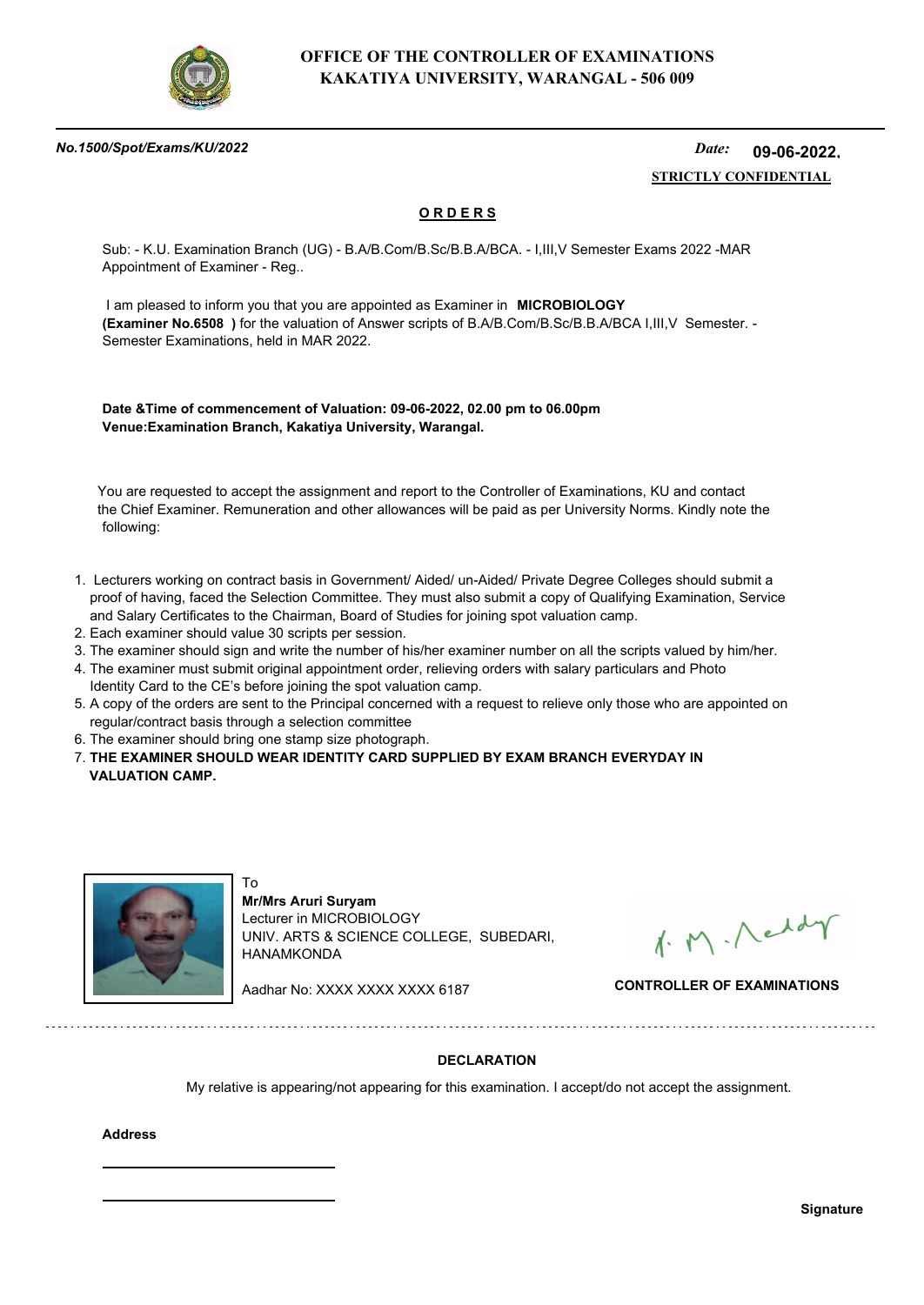

#### *No.1500/Spot/Exams/KU/2022*

#### *Date:*  **STRICTLY CONFIDENTIAL 09-06-2022,**

## **O R D E R S**

Sub: - K.U. Examination Branch (UG) - B.A/B.Com/B.Sc/B.B.A/BCA. - I,III,V Semester Exams 2022 -MAR Appointment of Examiner - Reg..

 I am pleased to inform you that you are appointed as Examiner in **MICROBIOLOGY (Examiner No.6509 )** for the valuation of Answer scripts of B.A/B.Com/B.Sc/B.B.A/BCA I,III,V Semester. - Semester Examinations, held in MAR 2022.

**Date &Time of commencement of Valuation: 09-06-2022, 02.00 pm to 06.00pm Venue:Examination Branch, Kakatiya University, Warangal.**

 You are requested to accept the assignment and report to the Controller of Examinations, KU and contact the Chief Examiner. Remuneration and other allowances will be paid as per University Norms. Kindly note the following:

- 1. Lecturers working on contract basis in Government/ Aided/ un-Aided/ Private Degree Colleges should submit a proof of having, faced the Selection Committee. They must also submit a copy of Qualifying Examination, Service and Salary Certificates to the Chairman, Board of Studies for joining spot valuation camp.
- 2. Each examiner should value 30 scripts per session.
- 3. The examiner should sign and write the number of his/her examiner number on all the scripts valued by him/her.
- 4. The examiner must submit original appointment order, relieving orders with salary particulars and Photo Identity Card to the CE's before joining the spot valuation camp.
- 5. A copy of the orders are sent to the Principal concerned with a request to relieve only those who are appointed on regular/contract basis through a selection committee
- 6. The examiner should bring one stamp size photograph.

To

7. **THE EXAMINER SHOULD WEAR IDENTITY CARD SUPPLIED BY EXAM BRANCH EVERYDAY IN VALUATION CAMP.**



**Mr/Mrs PONNOJU VEDASREE** Lecturer in MICROBIOLOGY PADMAVATHI MAHILA COLLEGE, KOTHAWADA, WARANGAL

1. M. Neddy

Aadhar No: XXXX XXXX XXXX 1756 **CONTROLLER OF EXAMINATIONS**

### **DECLARATION**

My relative is appearing/not appearing for this examination. I accept/do not accept the assignment.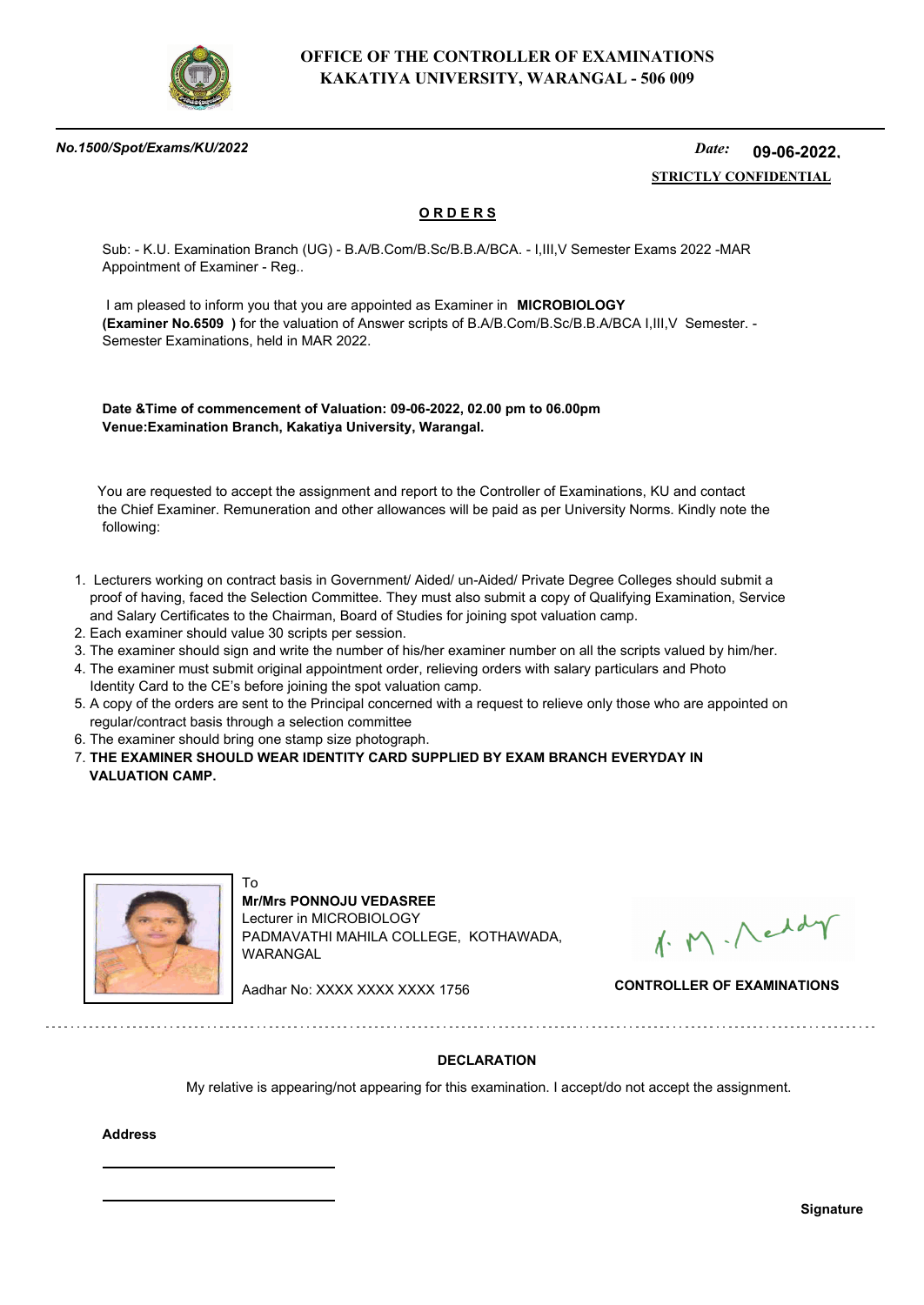

#### *No.1500/Spot/Exams/KU/2022*

#### *Date:*  **STRICTLY CONFIDENTIAL 09-06-2022,**

## **O R D E R S**

Sub: - K.U. Examination Branch (UG) - B.A/B.Com/B.Sc/B.B.A/BCA. - I,III,V Semester Exams 2022 -MAR Appointment of Examiner - Reg..

 I am pleased to inform you that you are appointed as Examiner in **MICROBIOLOGY (Examiner No.6510 )** for the valuation of Answer scripts of B.A/B.Com/B.Sc/B.B.A/BCA I,III,V Semester. - Semester Examinations, held in MAR 2022.

**Date &Time of commencement of Valuation: 09-06-2022, 02.00 pm to 06.00pm Venue:Examination Branch, Kakatiya University, Warangal.**

 You are requested to accept the assignment and report to the Controller of Examinations, KU and contact the Chief Examiner. Remuneration and other allowances will be paid as per University Norms. Kindly note the following:

- 1. Lecturers working on contract basis in Government/ Aided/ un-Aided/ Private Degree Colleges should submit a proof of having, faced the Selection Committee. They must also submit a copy of Qualifying Examination, Service and Salary Certificates to the Chairman, Board of Studies for joining spot valuation camp.
- 2. Each examiner should value 30 scripts per session.
- 3. The examiner should sign and write the number of his/her examiner number on all the scripts valued by him/her.
- 4. The examiner must submit original appointment order, relieving orders with salary particulars and Photo Identity Card to the CE's before joining the spot valuation camp.
- 5. A copy of the orders are sent to the Principal concerned with a request to relieve only those who are appointed on regular/contract basis through a selection committee
- 6. The examiner should bring one stamp size photograph.

To

7. **THE EXAMINER SHOULD WEAR IDENTITY CARD SUPPLIED BY EXAM BRANCH EVERYDAY IN VALUATION CAMP.**



**Mr/Mrs K. SINDHURA** Lecturer in MICROBIOLOGY VAAGDEVI DEGREE COLLEGE, KISHANPURA, HANAMKONDA

1. M. Neddy

Aadhar No: XXXX XXXX XXXX 5321 **CONTROLLER OF EXAMINATIONS**

### **DECLARATION**

My relative is appearing/not appearing for this examination. I accept/do not accept the assignment.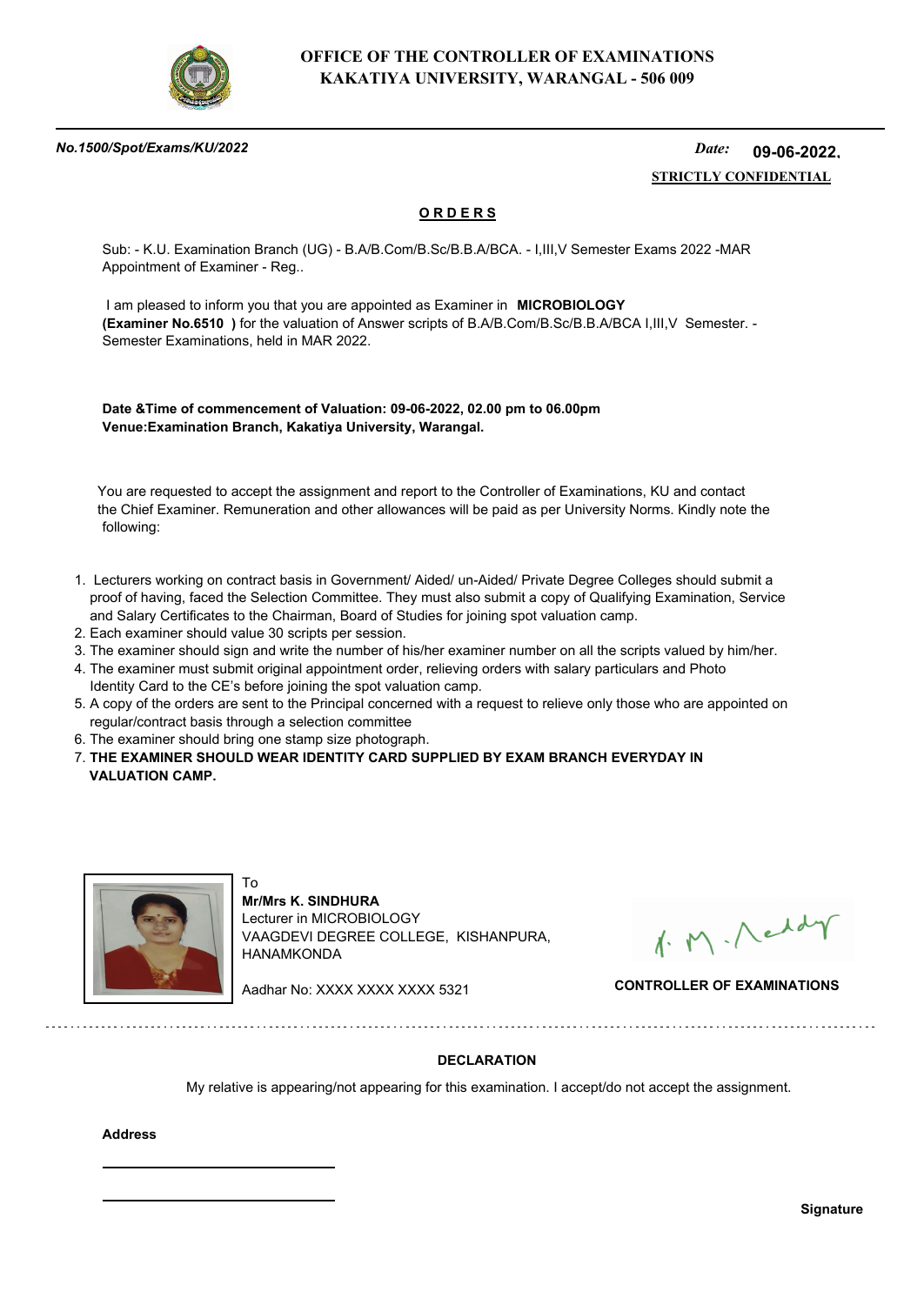

#### *No.1500/Spot/Exams/KU/2022*

#### *Date:*  **STRICTLY CONFIDENTIAL 09-06-2022,**

## **O R D E R S**

Sub: - K.U. Examination Branch (UG) - B.A/B.Com/B.Sc/B.B.A/BCA. - I,III,V Semester Exams 2022 -MAR Appointment of Examiner - Reg..

 I am pleased to inform you that you are appointed as Examiner in **MICROBIOLOGY (Examiner No.6511 )** for the valuation of Answer scripts of B.A/B.Com/B.Sc/B.B.A/BCA I,III,V Semester. - Semester Examinations, held in MAR 2022.

**Date &Time of commencement of Valuation: 09-06-2022, 02.00 pm to 06.00pm Venue:Examination Branch, Kakatiya University, Warangal.**

 You are requested to accept the assignment and report to the Controller of Examinations, KU and contact the Chief Examiner. Remuneration and other allowances will be paid as per University Norms. Kindly note the following:

- 1. Lecturers working on contract basis in Government/ Aided/ un-Aided/ Private Degree Colleges should submit a proof of having, faced the Selection Committee. They must also submit a copy of Qualifying Examination, Service and Salary Certificates to the Chairman, Board of Studies for joining spot valuation camp.
- 2. Each examiner should value 30 scripts per session.
- 3. The examiner should sign and write the number of his/her examiner number on all the scripts valued by him/her.
- 4. The examiner must submit original appointment order, relieving orders with salary particulars and Photo Identity Card to the CE's before joining the spot valuation camp.
- 5. A copy of the orders are sent to the Principal concerned with a request to relieve only those who are appointed on regular/contract basis through a selection committee
- 6. The examiner should bring one stamp size photograph.

To

7. **THE EXAMINER SHOULD WEAR IDENTITY CARD SUPPLIED BY EXAM BRANCH EVERYDAY IN VALUATION CAMP.**



**Mr/Mrs K. SINDHURA** Lecturer in MICROBIOLOGY VAAGDEVI DEGREE COLLEGE, KISHANPURA, HANAMKONDA

1. M. Neddy

Aadhar No: XXXX XXXX XXXX 5321 **CONTROLLER OF EXAMINATIONS**

### **DECLARATION**

My relative is appearing/not appearing for this examination. I accept/do not accept the assignment.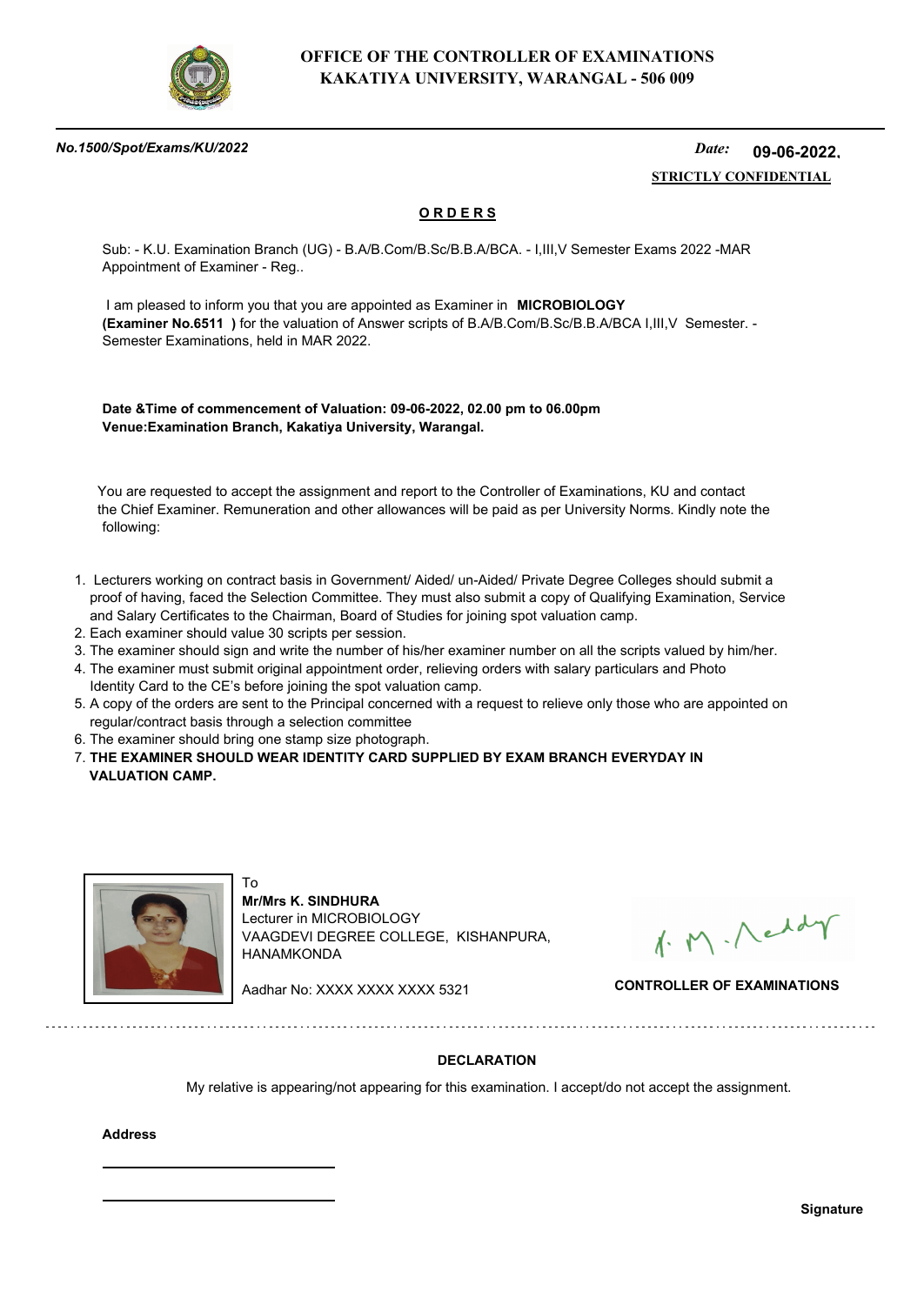

#### *No.1500/Spot/Exams/KU/2022*

#### *Date:*  **STRICTLY CONFIDENTIAL 09-06-2022,**

## **O R D E R S**

Sub: - K.U. Examination Branch (UG) - B.A/B.Com/B.Sc/B.B.A/BCA. - I,III,V Semester Exams 2022 -MAR Appointment of Examiner - Reg..

 I am pleased to inform you that you are appointed as Examiner in **MICROBIOLOGY (Examiner No.6512 )** for the valuation of Answer scripts of B.A/B.Com/B.Sc/B.B.A/BCA I,III,V Semester. - Semester Examinations, held in MAR 2022.

**Date &Time of commencement of Valuation: 09-06-2022, 02.00 pm to 06.00pm Venue:Examination Branch, Kakatiya University, Warangal.**

 You are requested to accept the assignment and report to the Controller of Examinations, KU and contact the Chief Examiner. Remuneration and other allowances will be paid as per University Norms. Kindly note the following:

- 1. Lecturers working on contract basis in Government/ Aided/ un-Aided/ Private Degree Colleges should submit a proof of having, faced the Selection Committee. They must also submit a copy of Qualifying Examination, Service and Salary Certificates to the Chairman, Board of Studies for joining spot valuation camp.
- 2. Each examiner should value 30 scripts per session.
- 3. The examiner should sign and write the number of his/her examiner number on all the scripts valued by him/her.
- 4. The examiner must submit original appointment order, relieving orders with salary particulars and Photo Identity Card to the CE's before joining the spot valuation camp.
- 5. A copy of the orders are sent to the Principal concerned with a request to relieve only those who are appointed on regular/contract basis through a selection committee
- 6. The examiner should bring one stamp size photograph.

To

7. **THE EXAMINER SHOULD WEAR IDENTITY CARD SUPPLIED BY EXAM BRANCH EVERYDAY IN VALUATION CAMP.**



**Mr/Mrs SYEDA ISHRATH FARHEEN** Lecturer in MICROBIOLOGY VAAGDEVI DEGREE COLLEGE, KISHANPURA, HANAMKONDA

1. M. Neddy

Aadhar No: XXXX XXXX XXXX 0782 **CONTROLLER OF EXAMINATIONS**

### **DECLARATION**

My relative is appearing/not appearing for this examination. I accept/do not accept the assignment.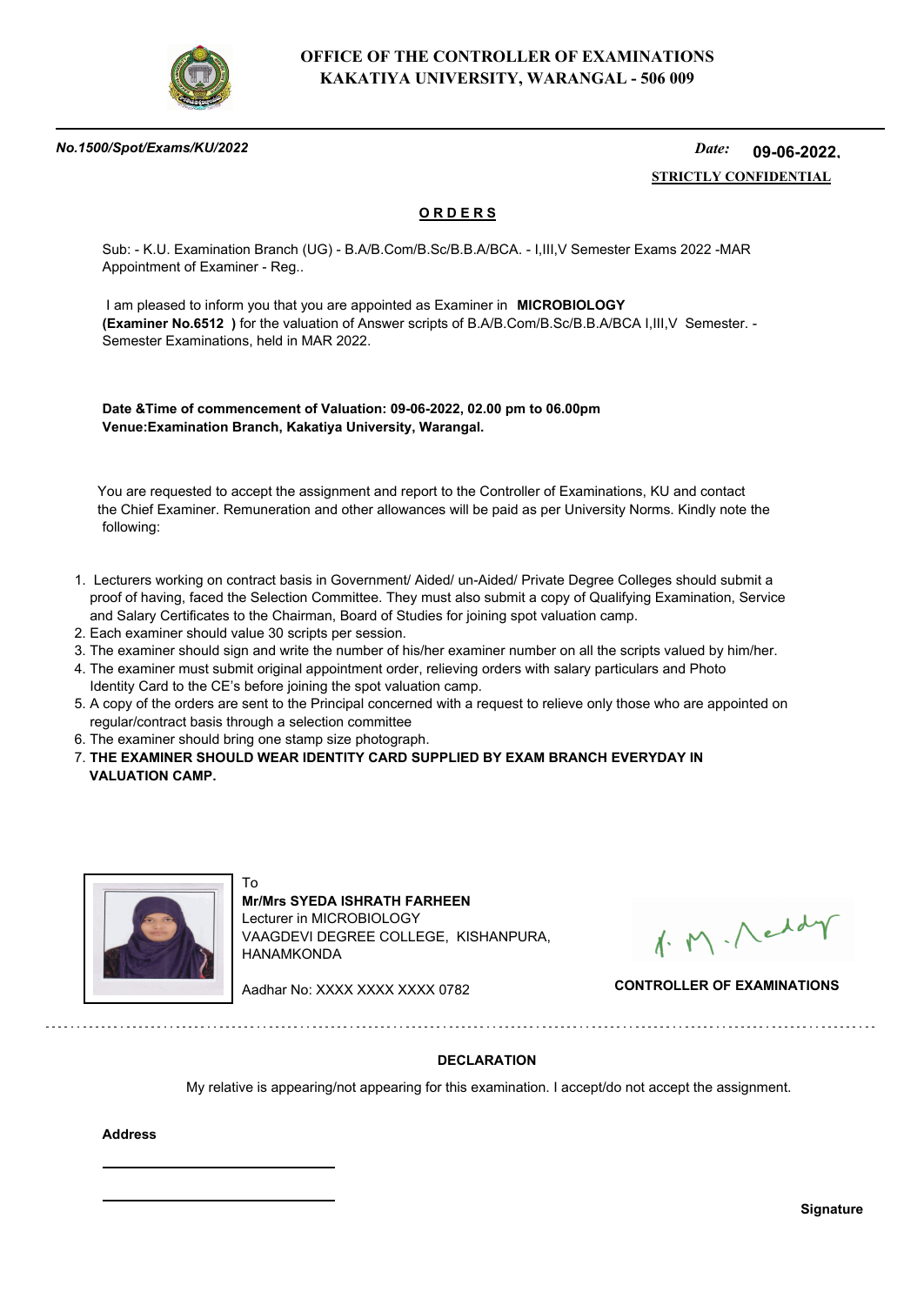

#### *No.1500/Spot/Exams/KU/2022*

#### *Date:*  **STRICTLY CONFIDENTIAL 09-06-2022,**

## **O R D E R S**

Sub: - K.U. Examination Branch (UG) - B.A/B.Com/B.Sc/B.B.A/BCA. - I,III,V Semester Exams 2022 -MAR Appointment of Examiner - Reg..

 I am pleased to inform you that you are appointed as Examiner in **MICROBIOLOGY (Examiner No.6513 )** for the valuation of Answer scripts of B.A/B.Com/B.Sc/B.B.A/BCA I,III,V Semester. - Semester Examinations, held in MAR 2022.

**Date &Time of commencement of Valuation: 09-06-2022, 02.00 pm to 06.00pm Venue:Examination Branch, Kakatiya University, Warangal.**

 You are requested to accept the assignment and report to the Controller of Examinations, KU and contact the Chief Examiner. Remuneration and other allowances will be paid as per University Norms. Kindly note the following:

- 1. Lecturers working on contract basis in Government/ Aided/ un-Aided/ Private Degree Colleges should submit a proof of having, faced the Selection Committee. They must also submit a copy of Qualifying Examination, Service and Salary Certificates to the Chairman, Board of Studies for joining spot valuation camp.
- 2. Each examiner should value 30 scripts per session.
- 3. The examiner should sign and write the number of his/her examiner number on all the scripts valued by him/her.
- 4. The examiner must submit original appointment order, relieving orders with salary particulars and Photo Identity Card to the CE's before joining the spot valuation camp.
- 5. A copy of the orders are sent to the Principal concerned with a request to relieve only those who are appointed on regular/contract basis through a selection committee
- 6. The examiner should bring one stamp size photograph.

To

7. **THE EXAMINER SHOULD WEAR IDENTITY CARD SUPPLIED BY EXAM BRANCH EVERYDAY IN VALUATION CAMP.**



**Mr/Mrs DR. A. SURYAM** Lecturer in MICROBIOLOGY UNIV. ARTS & SCIENCE COLLEGE, SUBEDARI, HANAMKONDA

1. M. Neddy

Aadhar No: XXXX XXXX XXXX 6187 **CONTROLLER OF EXAMINATIONS**

### **DECLARATION**

My relative is appearing/not appearing for this examination. I accept/do not accept the assignment.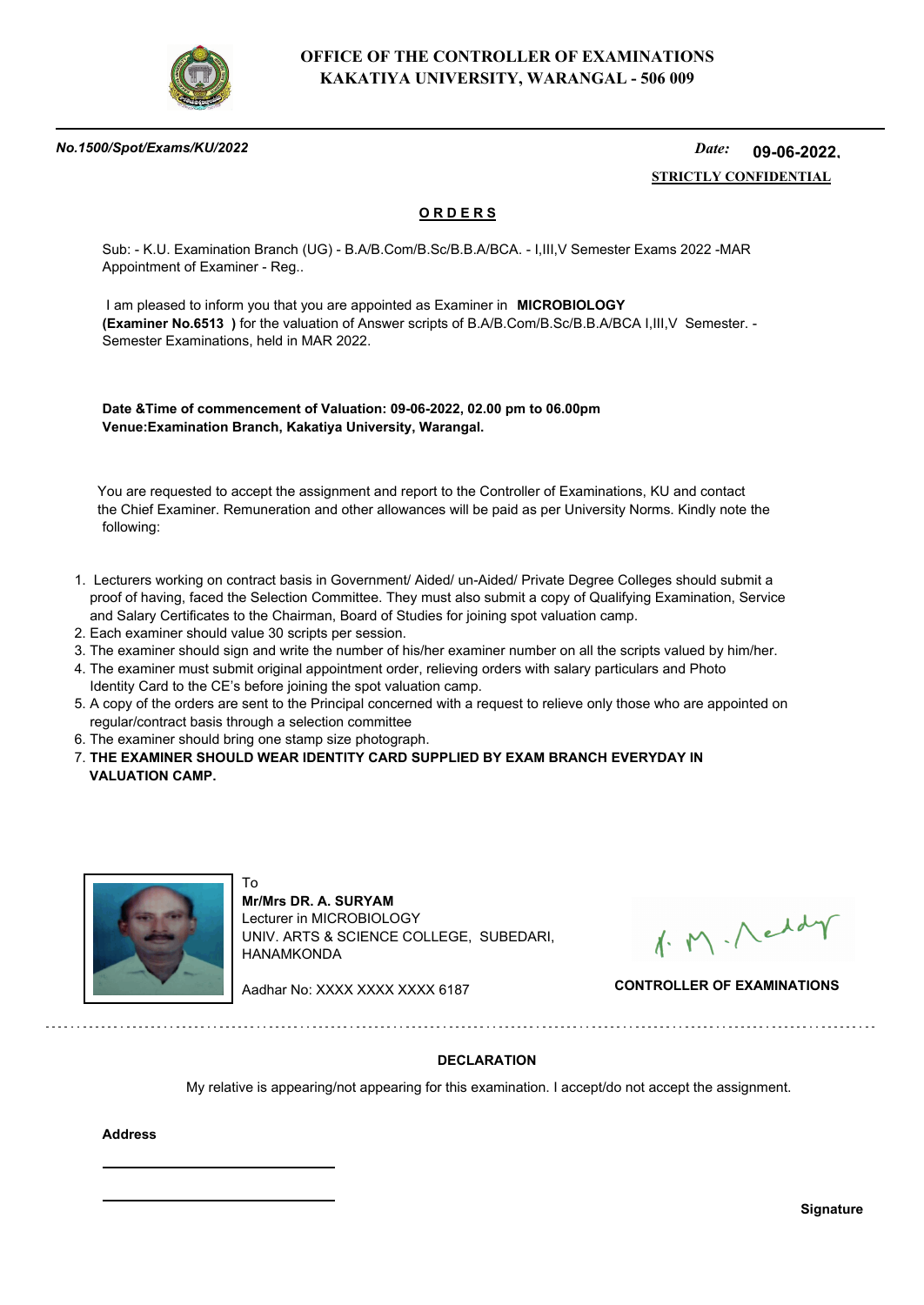

#### *No.1500/Spot/Exams/KU/2022*

#### *Date:*  **STRICTLY CONFIDENTIAL 09-06-2022,**

## **O R D E R S**

Sub: - K.U. Examination Branch (UG) - B.A/B.Com/B.Sc/B.B.A/BCA. - I,III,V Semester Exams 2022 -MAR Appointment of Examiner - Reg..

 I am pleased to inform you that you are appointed as Examiner in **MICROBIOLOGY (Examiner No.6515 )** for the valuation of Answer scripts of B.A/B.Com/B.Sc/B.B.A/BCA I,III,V Semester. - Semester Examinations, held in MAR 2022.

**Date &Time of commencement of Valuation: 09-06-2022, 02.00 pm to 06.00pm Venue:Examination Branch, Kakatiya University, Warangal.**

 You are requested to accept the assignment and report to the Controller of Examinations, KU and contact the Chief Examiner. Remuneration and other allowances will be paid as per University Norms. Kindly note the following:

- 1. Lecturers working on contract basis in Government/ Aided/ un-Aided/ Private Degree Colleges should submit a proof of having, faced the Selection Committee. They must also submit a copy of Qualifying Examination, Service and Salary Certificates to the Chairman, Board of Studies for joining spot valuation camp.
- 2. Each examiner should value 30 scripts per session.
- 3. The examiner should sign and write the number of his/her examiner number on all the scripts valued by him/her.
- 4. The examiner must submit original appointment order, relieving orders with salary particulars and Photo Identity Card to the CE's before joining the spot valuation camp.
- 5. A copy of the orders are sent to the Principal concerned with a request to relieve only those who are appointed on regular/contract basis through a selection committee
- 6. The examiner should bring one stamp size photograph.
- 7. **THE EXAMINER SHOULD WEAR IDENTITY CARD SUPPLIED BY EXAM BRANCH EVERYDAY IN VALUATION CAMP.**

| To<br><b>Mr/Mrs P NEERAJA</b><br>Lecturer in MICROBIOLOGY<br>VAAGDEVI DEGREE COLLEGE, KISHANPURA,<br>HANAMKONDA |                                   |
|-----------------------------------------------------------------------------------------------------------------|-----------------------------------|
| Aadhar No:                                                                                                      | <b>CONTROLLER OF EXAMINATIONS</b> |

1. M. Neddy

### **DECLARATION**

My relative is appearing/not appearing for this examination. I accept/do not accept the assignment.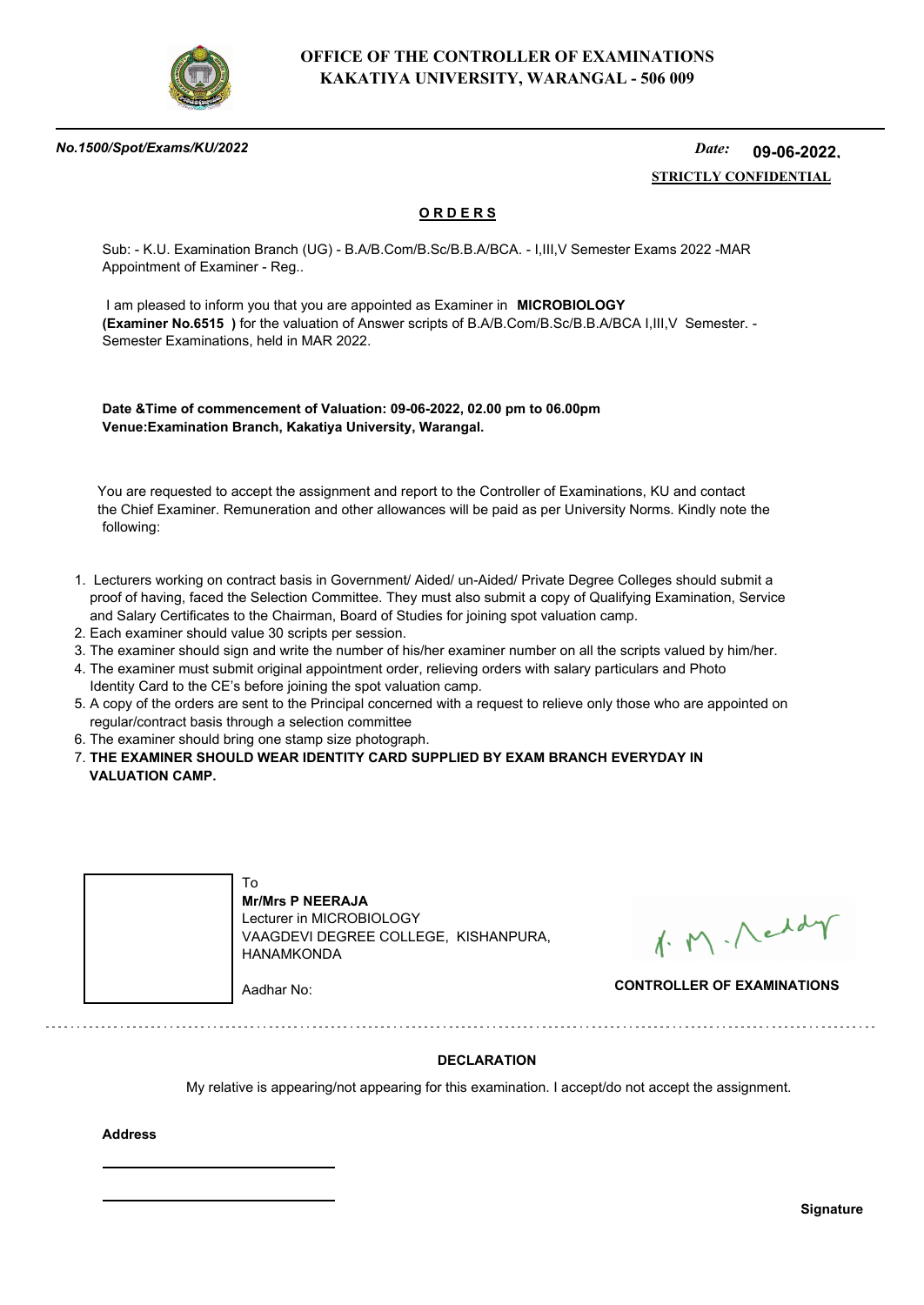

#### *No.1500/Spot/Exams/KU/2022*

#### *Date:*  **STRICTLY CONFIDENTIAL 09-06-2022,**

## **O R D E R S**

Sub: - K.U. Examination Branch (UG) - B.A/B.Com/B.Sc/B.B.A/BCA. - I,III,V Semester Exams 2022 -MAR Appointment of Examiner - Reg..

 I am pleased to inform you that you are appointed as Examiner in **MICROBIOLOGY (Examiner No.6514 )** for the valuation of Answer scripts of B.A/B.Com/B.Sc/B.B.A/BCA I,III,V Semester. - Semester Examinations, held in MAR 2022.

**Date &Time of commencement of Valuation: 09-06-2022, 02.00 pm to 06.00pm Venue:Examination Branch, Kakatiya University, Warangal.**

 You are requested to accept the assignment and report to the Controller of Examinations, KU and contact the Chief Examiner. Remuneration and other allowances will be paid as per University Norms. Kindly note the following:

- 1. Lecturers working on contract basis in Government/ Aided/ un-Aided/ Private Degree Colleges should submit a proof of having, faced the Selection Committee. They must also submit a copy of Qualifying Examination, Service and Salary Certificates to the Chairman, Board of Studies for joining spot valuation camp.
- 2. Each examiner should value 30 scripts per session.
- 3. The examiner should sign and write the number of his/her examiner number on all the scripts valued by him/her.
- 4. The examiner must submit original appointment order, relieving orders with salary particulars and Photo Identity Card to the CE's before joining the spot valuation camp.
- 5. A copy of the orders are sent to the Principal concerned with a request to relieve only those who are appointed on regular/contract basis through a selection committee
- 6. The examiner should bring one stamp size photograph.

7. **THE EXAMINER SHOULD WEAR IDENTITY CARD SUPPLIED BY EXAM BRANCH EVERYDAY IN VALUATION CAMP.**



1. M. Neddy

**CONTROLLER OF EXAMINATIONS**

### **DECLARATION**

My relative is appearing/not appearing for this examination. I accept/do not accept the assignment.